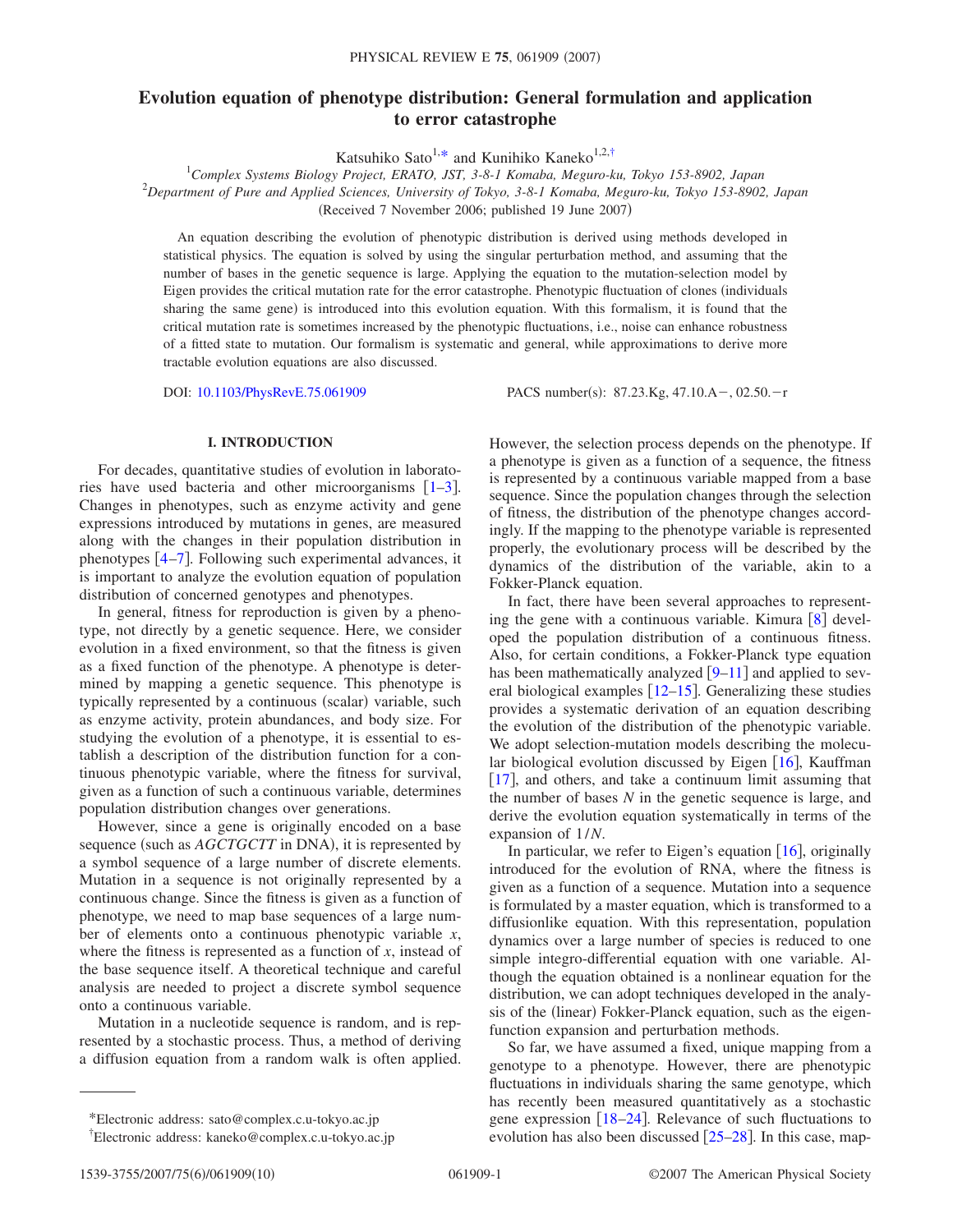ping from a gene gives the average of the phenotype, but phenotype of each individual fluctuates around the average. In the second part of the present paper, we introduce this isogenic phenotypic fluctuation into our evolution equation. Indeed, our framework of Fokker-Planck type equations is fitted to include such fluctuations, so that one can discuss the effect of isogenic phenotypic fluctuations on the evolution.

The outline of the present paper is as follows: We first establish a sequence model in Sec. II. For deriving the evolution equation from the sequence model, we postulate the assumption that the transition probability of phenotype values is uniquely determined by the original phenotype value. The assumption may appear too demanding at first sight, but we show that it is not unnatural from the viewpoint of evolutionary biology. In fact, most models studied so far satisfy this postulate. With this assumption, we derive a Fokker-Planck type equation of phenotypic distribution using the Kramers-Moyal expansion method from statistical physics [[29](#page-9-1)[,30](#page-9-2)], and following the standard technique in the Markov chain process  $[31-33]$  $[31-33]$  $[31-33]$ . We discuss the validity of this expansion method to derive the equation, also from a biological point of view.

As an example of the application of our formulation, we study the Eigen's model in Sec. III, and estimate the critical mutation rates at which error catastrophe occurs, using a singular perturbation method. In Sec. V, we discuss the range of the applicability of our method and possible extensions to it.

Following the formulation and application of the Fokker-Planck type equations for evolution, we study the effect of isogenic phenotypic fluctuations. While fluctuation in the mapping from a genotype to phenotype modifies the fitness function in the equation, our formulation itself is applicable. We will also discuss how this fluctuation changes the conditions for the error catastrophe, by adopting Eigen's model.

For concluding the paper, we discuss generality of our formulation, and the relevance of isogenic phenotypic fluctuation to evolution.

#### **II. DERIVATION OF EVOLUTION EQUATION**

We consider a population of individuals having a haploid genotype, which is encoded on a sequence consisting of *N* sites (consider, for example, DNA or RNA). The gene is represented by this symbol sequence, which is assigned from a set of numbers, such as  $\{-1,1\}$ . This set of numbers is denoted by *S*. By denoting the state value of the *i*th site by  $s_i \in S$ ), the configuration of the sequence is represented by the ordered set  $s = \{s_1, \ldots, s_N\}.$ 

We assume that a scalar phenotype variable  $x$  is assigned for each sequence *s*. This mapping from sequence to phenotype is given as function  $x(s)$ . Examples of the phenotype include the activity of some enzyme (protein), infection rate of bacteria virus, and replication rate of RNA. In general, the function  $x(s)$  is a degenerate function, i.e., many different sequences are mapped onto the same phenotypic value *x*.

Each sequence is reproduced with rate *A*, which is assumed to depend only on the phenotypic value  $x$ , as  $A(x)$ ; this assumption may be justified by choosing the phenotypic value  $x$  to relate to the replication. For example, if a protein is involved in the metabolism of a replicating cell, its activity may affect the replication rate of the cell and of the protein itself.

In the replication of the sequence, mutation generally occurs; for simplicity, we consider only the substitution of  $s(i)$ . With a given constant mutation rate  $\mu$  over all sites in the sequence, the state  $s_i'$  of the daughter sequence is changed from  $s_i$  of the mother sequence, where the value  $s'_i$  is assigned from the members of the set *S* with an equal probability. We call this type of mutation symmetric mutation  $[34]$  $[34]$  $[34]$ . The mutation is represented by the transition probability  $Q(s \rightarrow s')$ , from the mother *s* to the daughter *s'* sequence. The probability *Q* is uniquely determined from the sequence  $s$ , the mutation rate  $\mu$ , and the number of members of *S*. The setup so far is essentially the same as adopted by Eigen *et al.*  $[16]$  $[16]$  $[16]$ , where the fitness is given as a function of the RNA sequence or DNA sequence of virus.

Now we assume that the transition probability depends only on the phenotypic value  $x$ , i.e., the function  $Q$  can be written in terms of a probability function *W*, which depends only on *x*,  $W(x \rightarrow x')$ , as

$$
\sum_{s' \in \{s'|x'=x(s')\}} Q(s \to s') = W(x(s) \to x'). \tag{1}
$$

<span id="page-1-0"></span>This assumption may appear too demanding. However, most models of sequence evolution somehow adopt this assumption. For example, in Eigen's model, fitness is given as a function of the Hamming distance from a given optimal sequence. By assigning a phenotype *x* as the Hamming distance, the above condition is satisfied (this will be discussed later). In Kauffman's NK model, if we set  $N \ge 1$ ,  $K \ge 1$ , and  $KNN \leq 1$ , this assumption is also satisfied (see Appendix A). For the RNA secondary structure model  $\lceil 35 \rceil$  $\lceil 35 \rceil$  $\lceil 35 \rceil$ , this assumption seems to hold approximately, from statistical estimates through numerical simulations. Some simulations on a cell model with catalytic reaction networks  $[22,36]$  $[22,36]$  $[22,36]$  $[22,36]$  also support the assumption on the transition probability, in which the phenotype of a cell is given by the concentration of a specific chemical, and the mutation changes the path in the network. In fact, a similar assumption has been made in evolution theory with a gene substitution process  $[37,38]$  $[37,38]$  $[37,38]$  $[37,38]$ .

The validity of this assumption in experiments has to be confirmed. Consider a selection experiment to enhance some function through mutation, such as the evolution of a certain protein to enhance its activity  $[7]$  $[7]$  $[7]$ . In this case, the assumption means that the activity distribution over the mutant proteins is statistically similar as long as they have the same activity, even though their mother protein sequences are different.

With the above setup, we consider the population of these sequences and their dynamics, allowing for overlap between generations, by taking a continuous-time model  $[34]$  $[34]$  $[34]$ . We do not consider the death rate of the sequence explicitly since its consideration introduces only an additional term, as will be shown later. The time-evolution equation of the probability distribution  $\hat{P}(s,t)$  of the sequence *s* is given by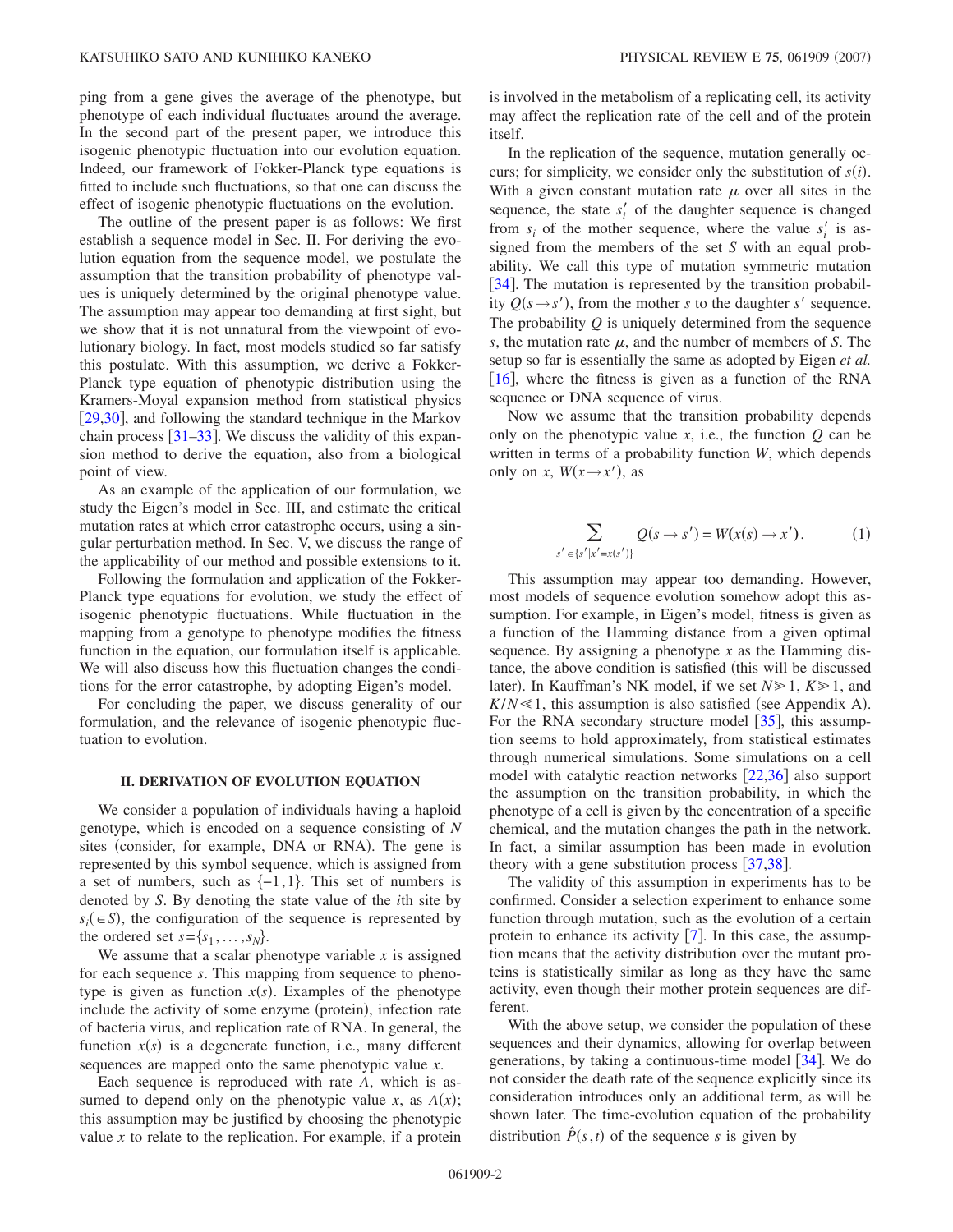<span id="page-2-0"></span>as specified by Eigen [[16](#page-8-9)]. Here the quantity  $\overline{A}(t)$  is the average fitness of the population at time *t*, defined by  $\overline{A}(t)$  $=\sum_{s}A(x(s))\hat{P}(s,t)$  and *Q* is the transition probability satisfying  $\Sigma_s Q(s' \rightarrow s) = 1$  for any *s'*.

According to the assumption  $(1)$  $(1)$  $(1)$ , Eq.  $(2)$  $(2)$  $(2)$  is transformed into the equation for  $P(x, t)$ , which is the probability distribution of the sequences having the phenotypic value *x*, defined by  $P(x,t) = \sum_{s \in \{s | x = x(s)\}} \hat{P}(s,t)$ . The equation is given by

<span id="page-2-7"></span>
$$
\frac{\partial P(x,t)}{\partial t} = -\overline{A}(t)P(x,t) + \sum_{x'} A(x')W(x' \to x)P(x',t), \tag{3}
$$

<span id="page-2-1"></span>where the function *W* satisfies

$$
\sum_{x} W(x' \to x) = 1 \quad \text{for any } x', \tag{4}
$$

as shown.

<span id="page-2-2"></span>Since  $N$  is sufficiently large, the variable  $x$  is regarded as a continuous variable. By using the Kramers-Moyal expansion  $[29,30,39]$  $[29,30,39]$  $[29,30,39]$  $[29,30,39]$  $[29,30,39]$ , with the help of property  $(4)$  $(4)$  $(4)$ , we obtain

$$
\frac{\partial P(x,t)}{\partial t} = [A(x) - \overline{A}(t)]P(x,t)
$$

$$
+ \sum_{n=1}^{\infty} \frac{(-1)^n}{n!} \frac{\partial^n}{\partial x^n} m_n(x)A(x)P(x,t), \qquad (5)
$$

where  $m_n(x)$  is the *n*th moment about the value *x*, defined by  $m_n(x) = \int (x'-x)^n W(x \rightarrow x') dx'.$ 

Let us discuss the conditions for the convergence of ex-pansion ([5](#page-2-2)), without mathematical rigor. For convergence, it is natural to assume that the function  $W(x' \rightarrow x)$  decays sufficiently fast as *x* gets far from *x*, by the definition of the moment.

Here, the transition  $W(x' \rightarrow x)$  is a result of *n* point mutants of the original sequence  $s'$  for  $n=0,1,2,...,N$ . Accordingly, we introduce a set of quantities,  $w_n(x(s') \rightarrow x)$ , as the fitness distribution of *n* point mutants of the original sequence *s'*. [Naturally,  $w_0(x(s') \rightarrow x) = \delta(x(s') - x)$ , which does not contribute to the *n*th moment  $m_n$  ( $n \ge 1$ ).] Next, we introduce the probability  $p_n$  that a daughter sequence is an *n* point mutant  $(n=0,1,2,...,N)$  from her mother sequence, which are determined only by the mutation rate  $\mu$  and the sequence length *N*. Indeed,  $p_n$ 's form a binomial distribution, characterized by  $\mu$  and *N*.

<span id="page-2-3"></span>In terms of the quantities  $w_n$  and  $p_n$ , we are able to write down the transition probability *W* as

$$
W(x(s') \to x) = \sum_{n=0}^{N} p_n w_n(x(s') \to x).
$$
 (6)

Now, we discuss if  $W(x(s') \rightarrow x)$  decays sufficiently fast with  $|x(s') - x|$ . First, we note that the width of the domain, in

which  $w_n(x(s') \rightarrow x)$  is not close to zero, increases with *n* since *n*-point mutants involve an increasing number of changes in the phenotype with larger values of *n*. Hence, in order for the series on the right-hand side in Eq.  $(5)$  $(5)$  $(5)$  to converge, at least the single-point-mutant transition  $w_1(x(s))$  $\rightarrow$ *x*) has to decay sufficiently fast with  $|x(s') - x|$ . In other words, the phenotypic value of a single-point mutant *s* of the mother sequence *s'* must not vary much from that of the original sequence, i.e.,  $|x(s') - x(s)|$  should not be large ("continuity condition").

In general, the domain  $|x-x(s')|$ , in which  $w_n(x(s') \rightarrow x)$  $\neq$  0, increases with *n*. On the other hand, the term  $p_n$  decreases with *n* and with the power of  $\mu^n$ . Hence, as long as the mutation rate is not large, the contribution of  $w_n$  to *W* is expected to decay with *n*. Thus, if the continuity condition with regard to a single-point mutant and a sufficiently low mutation rate are satisfied, the requirement on  $W(x(s') \rightarrow x)$ should be fulfilled. Hence the convergence of the expansion is expected.

Following the argument, we further restrict our study to the case with a small mutation rate  $\mu$  [[55](#page-9-11)] such that  $\mu$ *N*  $\leq 1$  holds. The transition probability *W* in Eq. ([6](#page-2-3)) is written as

<span id="page-2-4"></span>
$$
W(x(s') \to x) \simeq (1 - \mu N) \delta(x(s') - x) + \mu N w_1(x(s') \to x),
$$
\n(7)

where we have used the property that  $p_n$ 's form the binomial distribution characterized by  $\mu$  and *N*. Introducing a new parameter,  $\gamma(\gamma = \mu N)$ , that gives the average of the number of changed sites at a single-point mutant, and using the transition probability  $(7)$  $(7)$  $(7)$ , we obtain

<span id="page-2-5"></span>
$$
\frac{\partial P(x,t)}{\partial t} = [A(x) - \overline{A}(t)]P(x,t)
$$

$$
+ \gamma \sum_{n=1}^{\infty} \frac{(-1)^n}{n!} \frac{\partial^n}{\partial x^n} m_n^{(1)}(x)A(x)P(x,t), \qquad (8)
$$

where  $m_n^{(1)}(x)$  is the *n*th moment of  $w_1(x \rightarrow x')$ , i.e.,  $m_n^{(1)}(x)$  $=\int (x'-x)^n w_1(x \rightarrow x') dx'.$ 

When we stop the expansion at the second order, as is often adopted in statistical physics, we obtain

<span id="page-2-6"></span>
$$
\frac{\partial P(x,t)}{\partial t} = [A(x) - \overline{A}(t)]P(x,t)
$$

$$
+ \gamma \frac{\partial}{\partial x} \left[ -m_1^{(1)}(x) + \frac{1}{2} \frac{\partial}{\partial x} m_2^{(1)}(x) \right] A(x)P(x,t).
$$
(9)

Equations  $(8)$  $(8)$  $(8)$  and  $(9)$  $(9)$  $(9)$  are basic equations for the evolution of the distribution function. Equation  $(9)$  $(9)$  $(9)$  is an approximation of Eq. ([8](#page-2-5)); however, it is often more tractable, with the help of techniques developed for solving the Fokker-Planck equation (see Appendix B and  $[40]$  $[40]$  $[40]$ ), while there is no established standard method for solving Eq.  $(8)$  $(8)$  $(8)$ .

At the boundary condition we naturally impose that there is no probability flux, which is given by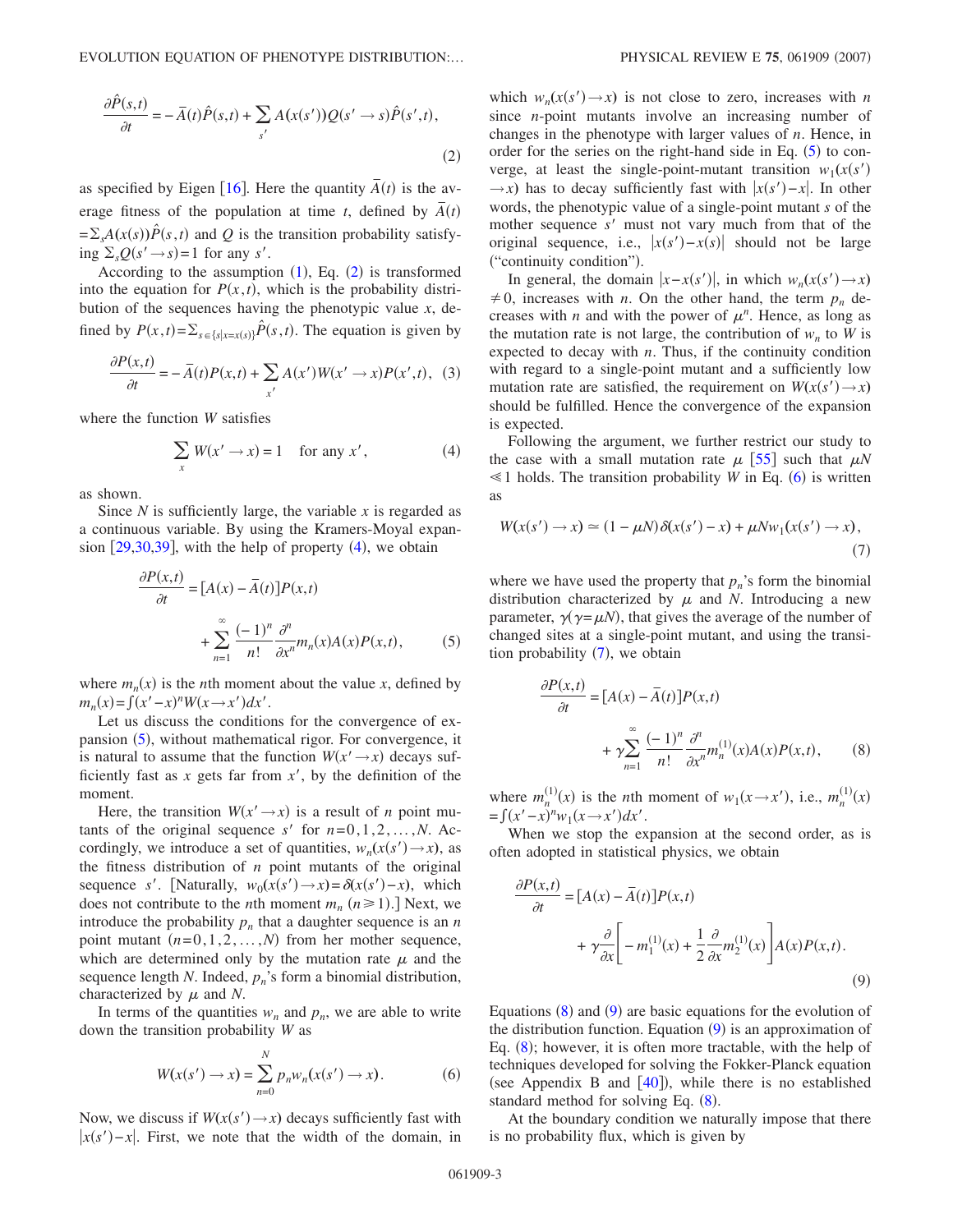$$
\sum_{n=1}^{\infty} \frac{(-1)^n}{n!} \frac{\partial^{(n-1)}}{\partial x^{(n-1)}} m_n^{(1)}(x) A(x) P(x,t) \Big|_{x=x_1,x_2} = 0, \quad (10)
$$

<span id="page-3-2"></span>in the case of Eq.  $(8)$  $(8)$  $(8)$  and

$$
\[-m_1^{(1)}(x) + \frac{1}{2} \frac{\partial}{\partial x} m_2^{(1)}(x)\] A(x) P(x,t)\|_{x=x_1,x_2} = 0 \quad (11)
$$

in the case of Eq. ([9](#page-2-6)), where  $x_1$  and  $x_2$  are the positions of the left and right boundaries, respectively.

Next, as an example of the application of our formula, we derive the evolution equation for Eigen's model, and estimate the error threshold, with the help of a singular perturbation theory. Through this application, we can see the validity of Eq.  $(9)$  $(9)$  $(9)$  as an approximation of Eq.  $(8)$  $(8)$  $(8)$ .

Two additional remarks: First, introduction of the death of individuals is rather straightforward. By including the death rate  $D(x)$  in the evolution equation, the first term in Eq.  $(8)$  $(8)$  $(8)$  $\begin{bmatrix} \text{or} & \text{Eq.} \end{bmatrix}$  ([9](#page-2-6)) is replaced by  $([A(x)-D(x)]-[A(t)]$  $-\overline{D}(t)$ ]) $P(x, t)$ , where  $\overline{D}(t) \equiv \int D(x)P(x, t)dx$ . Second, instead of deriving each term in Eq. ([9](#page-2-6)) from microscopic models, it may be possible to adopt it as a phenomenological equation, with parameters (or functions) to be determined heuristically from experiments.

### **III. APPLICATION OF ERROR THRESHOLD IN EIGEN MODEL**

In the Eigen model  $\left[16\right]$  $\left[16\right]$  $\left[16\right]$ , the set *S* of the site state values is given by  $\{-1, 1\}$ , and the fitness (replication rate) of the sequence is given as a function of its Hamming distance from the target sequence  $\{1,\ldots,1\}$ , i.e., the fitness of an individual sequence is given as a function of the number *n* of the sites of the sequence having value 1. Hence it is appropriate to define a phenotypic value *x* in the Eigen model as a monotonic function of the number *n*; we determine it as  $x=(2n)$  $-N$ //N, in the range [−1, 1]. Accordingly, the replication rate *A* of the sequence can be written as a function of *x*, i.e.,  $A(x)$ ; it is natural to postulate that *A* is a non-negative and bounded function over the whole domain. If the sequence length *N* is sufficiently large, the phenotypic variable *x* can be regarded as a continuous variable, since the step size of  $x (\Delta x = 2/N)$ approaches 0 as *N* goes to infinity.

In order to derive the evolution equation of form  $(8)$  $(8)$  $(8)$  corresponding to the Eigen model, we only need to know the function  $w_1$  in that model. (Recall that in our formulation the mutation rate  $\mu$  is assumed to be so small that only a singlepoint mutation is considered.) Due to the assumption of the symmetric mutation, this distribution function is obtained as *w*<sub>1</sub>(*x*→*x*- $\Delta x$ )=(1+*x*)/2, *w*<sub>1</sub>(*x*→*x*+ $\Delta x$ )=(1-*x*) and  $w_1(x \rightarrow x') = 0$  for any other *x'*. Accordingly, the *n*th moment is given by  $m_n^{(1)}(x) = [(1+x)/2](-\Delta x)^n + [(1-x)/2](\Delta x)^n$ . Now, we obtain

<span id="page-3-1"></span>
$$
\frac{\partial P(x,t)}{\partial t} = [A(x) - \overline{A}(t)]P(x,t) + \gamma \sum_{n=1}^{\infty} \frac{1}{n!} \frac{\partial^n}{\partial x^n} \left[ \frac{1+x}{2} \left( \frac{2}{N} \right)^n + \frac{1-x}{2} \left( -\frac{2}{N} \right)^n \right] A(x)P(x,t), \qquad (12)
$$

where  $\gamma = N\mu$ , the mutation rate per sequence. When we ignore the moment terms higher than the second order, we have

<span id="page-3-0"></span>
$$
\frac{\partial P(x,t)}{\partial t} = [A(x) - \overline{A}(t)]P(x,t) + \frac{2\gamma}{N} \frac{\partial}{\partial x} \left[ x + \frac{1}{N} \frac{\partial}{\partial x} \right] A(x)P(x,t).
$$
\n(13)

In fact, if we focus on a change near  $x \sim 0$  [to be specific  $x \sim O(1/\sqrt{N})$ , the truncation of the expansion up to the second order is validated (or equivalently, if we define  $x' = (2n)$  $(-N)/\sqrt{N}$  instead of  $(2n-N)/N$ , and expand Eq. ([3](#page-2-7)) by  $1/\sqrt{N}$ instead of 1/*N*, terms higher than the second order are negligible, as is also discussed in  $[9]$  $[9]$  $[9]$ . However, in this case, the validity is restricted to  $x' \sim O(1)$  [i.e.,  $(n - N/2) \sim O(1)$ ], which means  $x \sim O(1/\sqrt{N})$  in the original variable).

Now we solve Eq.  $(13)$  $(13)$  $(13)$  with a standard singular perturbation method (see Appendix B), and then return to Eq.  $(12)$  $(12)$  $(12)$ . According to the analysis in Appendix B, the stationary solution of the equation of form  $(13)$  $(13)$  $(13)$  is given by the eigenfunction corresponding to the largest eigenvalue of the linear operator *L* defined by  $L = A(x) + 2\gamma\epsilon(\partial/\partial x)[x + \epsilon(\partial/\partial x)]A(x)$ with  $\varepsilon = 1/N$ . Now we consider the eigenvalue problem

$$
A(x)P(x) + 2\gamma \varepsilon \frac{\partial}{\partial x} \left[ x + \varepsilon \frac{\partial}{\partial x} \right] A(x)P(x) = \lambda P(x), \quad (14)
$$

where  $P(x) \ge 0$ , with  $\lambda$  to be determined.

Since  $\varepsilon$  is very small (because  $N$  is sufficiently large), a singular perturbation method, the WKB approximation  $[41]$  $[41]$  $[41]$ , is applied. Let us put

$$
P(x) = e^{(1/\varepsilon)\int_{x0}^{x} R(\varepsilon, x')dx'},
$$
\n(15)

<span id="page-3-3"></span>where  $x_0$  is some constant and R is a function of  $\varepsilon$  and x, which is expanded with respect to  $\varepsilon$  as

$$
R(\varepsilon, x) = R_0(x) + \varepsilon R_1(x) + \varepsilon^2 R_2(x) + \cdots
$$
 (16)

Retaining only the zeroth order terms in  $\varepsilon$  in Eq. ([14](#page-3-1)), we get

$$
A(x) + 2\sqrt{x}R_0(x) + R_0^2(x)A(x) = \lambda,
$$
 (17)

which is formally solved for  $R_0$  as  $R_0^{(\pm)}(x) = [-x \pm \sqrt{g(x)}]/2$ where  $g(x)=x^2+(2/\gamma)[\lambda/A(x)-1]$ . Hence the general solu-tion of Eq. ([14](#page-3-1)) up to the zeroth order in  $\varepsilon$  is given by  $P(x) = \alpha e^{(1/\varepsilon)\int_{x_0}^x R_0^{(+)}(x')dx'} + \beta e^{(1/\varepsilon)\int_{x_0}^x R_0^{(-)}(x')dx'}$  with  $\alpha$  and  $\beta$  constants to be determined.

Now, recall the boundary conditions  $(11)$  $(11)$  $(11)$ ;  $P$  has to take the two branches in  $R_0$  as  $P(x) = \alpha e^{(1/\varepsilon)\int_{x_b}^{x_b} R_0^{(+)}(x')dx'}$  for  $x < x_b$ and  $P(x) = \beta e^{(1/\varepsilon)\int_{x_b}^{x_b} R_0^{(-)}(x')dx'}$  for  $x > x_b$ , where  $x_b$  is defined as the value at which  $g(x)$  has the minimum value. Next, from the continuity of *P* at  $x_b$ ,  $\alpha = \beta$  follows, while from the con-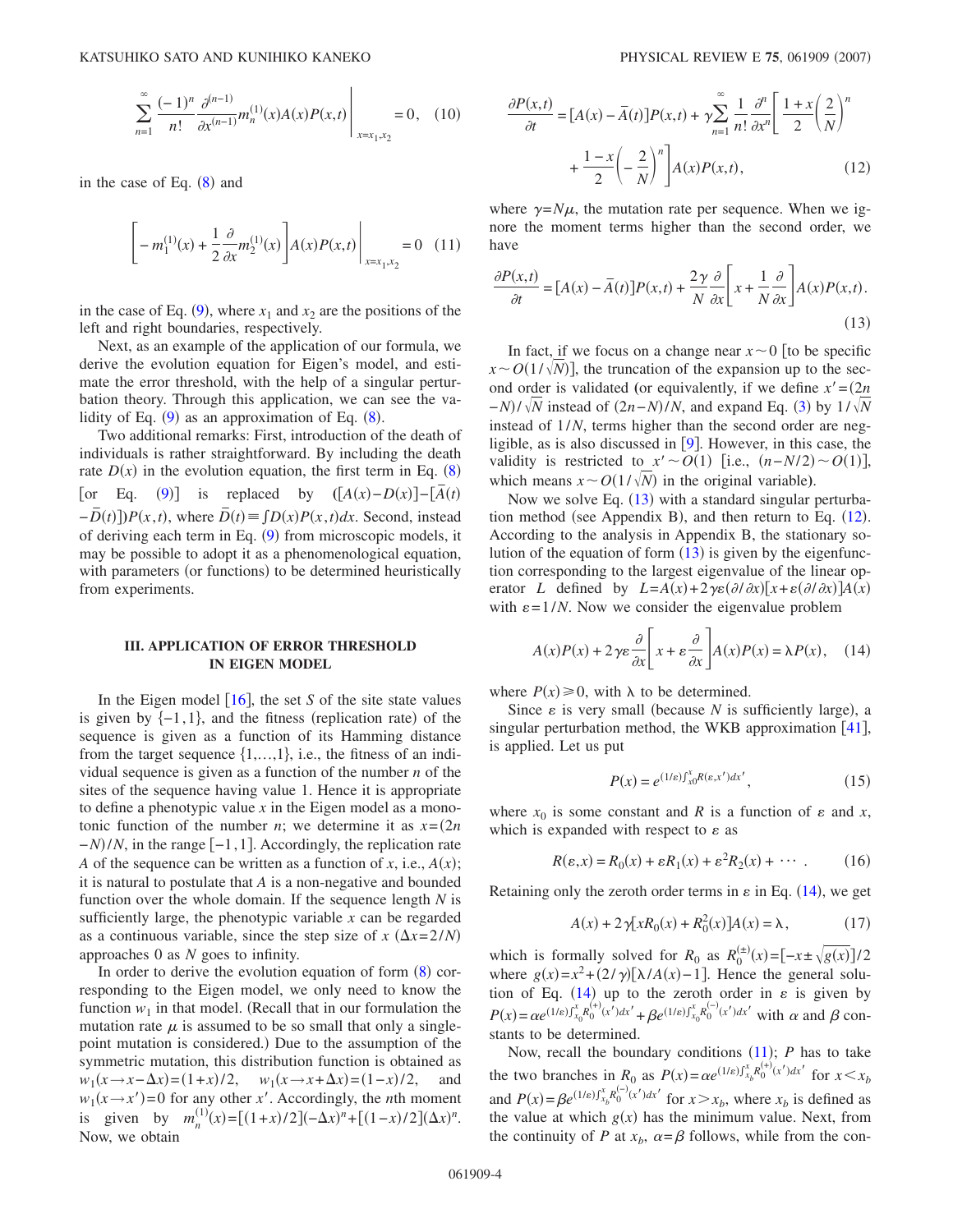<span id="page-4-2"></span>

tinuity of  $\partial P/\partial x$  at  $x_b$ , the function *g* has to vanish at  $x=x_b$ . This requirement  $g(x_b) = 0$  determines the value of the unknown parameter  $\lambda$  as

$$
\lambda = A(x_b) \left( 1 - \frac{\gamma}{2} x_b^2 \right). \tag{18}
$$

<span id="page-4-1"></span>From the form of function  $P$ , Eq.  $(15)$  $(15)$  $(15)$ , we find that  $P$  has its peak at the point  $x=x_p$ , where  $R_0(x)$  vanishes, i.e.,  $A(x_p) = \lambda$ holds. Then,  $P(x)$  approaches  $\delta(x-x_p)$  in the limit  $\varepsilon \to +0$ . These results are consistent with the requirement that the mean replication rate in the steady state be equal to the largest eigenvalue of the system (see Appendix B).

The stationary solution of Eq.  $(12)$  $(12)$  $(12)$  is obtained by following the same procedure of singular perturbation. Consider the eigenvalue problem

$$
A(x)P(x) + \gamma \sum_{n=1}^{\infty} \frac{1}{n!} \frac{\partial^n}{\partial x^n} \left[ \frac{1+x}{2} (2\varepsilon)^n + \frac{1-x}{2} (-2\varepsilon)^n \right] A(x)P(x)
$$
  
=  $\lambda P(x).$  (19)

By putting  $P(x) = e^{(1/\varepsilon)x} e^{x} e^{(x'/dx')}$  and taking only the zeroth order terms in  $\varepsilon$ , we obtain

$$
A(x) + \gamma \left[ \frac{1+x}{2} (e^{2R_0(x)} - 1) + \frac{1-x}{2} (e^{-2R_0(x)} - 1) \right] A(x) = \lambda,
$$

which gives

$$
R_0^{(\pm)}(x) = \frac{1}{2} \log \frac{1 + \frac{1}{\gamma} \left(\frac{\lambda}{A(x)} - 1\right) \pm \sqrt{\hat{g}(x)}}{1 + x}
$$

with  $\hat{g}(x) = \{1 + (1/\gamma)[\lambda/A(x) - 1]\}^2 - (1 - x^2)$ .

By defining again the value  $x=x_b$  at which  $\hat{g}(x)$  takes the minimum, *P* is represented as  $P(x) = \alpha e^{(1/\varepsilon)\int_{x_b}^x R_0^{(+)}(x')dx'}$  for *x*  $\langle x_h$  and  $P(x) = \beta e^{(1/\varepsilon)\int_{x_h}^x R_0^{(-)}(x')dx'}$  for  $x > x_h$ . The continuity of  $\partial P/\partial x$  at  $x = x_b$  requires  $\hat{g}(x_b) = 0$ , which determines the value of  $\lambda$  as

FIG. 1. Examples of profiles of the evaluation function  $f$  for three values of  $\gamma$ . The gray, thin, and broken curves give the profiles of  $f$  for  $\gamma$ =0.31,  $\gamma$ =0.386, and  $\gamma$ =0.49, respectively, where *f* is defined by  $f(x) = A(x)[1 - \gamma(1 - \sqrt{1 - x^2})]$  and *A* is given by  $A(x)=1+0.2(x-0.25)\Theta(x)$ −0.25) $\Theta(0.75-x) + 0.1\Theta(x-0.75)$ ; the profile of *A* is indicated by the black curve. This illustrates determination of  $x_b$  and  $x_p$ ;  $x_b$  is given by the position where  $f$  takes a maximum, while  $x_p$  is given as the position where the line  $y = f(x_b)$ crosses the curve of *A*. For  $\gamma$ <0.386,  $f(x)$  has a maximum value at  $x=x_h$ , and thus the critical mutation rate for the error threshold is estimated to be  $\gamma^* = 0.386$ .

$$
\lambda = A(x_b)[1 - \gamma(1 - \sqrt{1 - x_b^2})].
$$
 (20)

<span id="page-4-0"></span>Again,  $P(x) = \delta(x - x_p)$ , in the limit  $\varepsilon \to +0$ , with  $x_p$  given by the condition  $A(x_p) = \lambda$ . When  $|x_b| \le 1$ , the form ([20](#page-4-0)) ap-proaches Eq. ([18](#page-4-1)) asymptotically. This implies that the time evolution equation ([8](#page-2-5)), if restricted to  $|x| \le 1$ , is accurately approximated by Eq.  $(9)$  $(9)$  $(9)$  that keeps the terms only up to the second moment.

Let us estimate the threshold mutation rate for error catastrophe. This error threshold is defined as the critical mutation rate  $\gamma^*$  at which the peak position  $x_p$  of the stationary distribution drops from  $x_p \neq 0$  to  $x_p = 0$ , with an increase of  $\gamma$ . We use the following procedure to obtain the critical value  $\gamma^*$ .

First consider an evaluation function whose form corresponds to that of eigenvalue  $(20)$  $(20)$  $(20)$  as

$$
f(x) = A(x)[1 - \gamma(1 - \sqrt{1 - x^2})],
$$
 (21)

<span id="page-4-4"></span>and find the position at which the function  $f(x)$  takes the maximum value. This procedure is equivalent to obtaining  $x<sub>b</sub>$ in the above analysis, since the relation  $f(x) = \lambda$  $-(\gamma^2 A^2(x)/\lambda - A(x)[1-\gamma(1+\sqrt{1-x^2})])\hat{g}(x)$  and the requirement that  $\hat{g}(x_b) = 0$  and  $d\hat{g}(x) / dx |_{x=x_b} = 0$  lead to  $df(x)/dx$ <sub> $x=x_b$ </sub> = 0. Obviously,  $x_b$  is given as a function of  $\gamma$ ; thus we denote it by  $x_b(\gamma)$ . The position  $x_b$  determines the position  $x_p$  of the stationary distribution through the relation  $A(x_p) = \lambda = f(x_b)$  as in the above analysis. If *A* is flat around  $x=0$  and higher than there in some positive region  $(x>0)$ ,  $x_p(\gamma)$  discontinuously changes from  $x_p \neq 0$  to  $x_p = 0$  at some critical mutation rate  $\gamma^*$ , when  $\gamma$  increases from zero. A schematic illustration of this transition is given in Fig. [1.](#page-4-2)

As a simple example of this estimate of error threshold, let us consider the case

$$
A(x) = 1 + A_0 \Theta(x - x_0),
$$
 (22)

<span id="page-4-3"></span>with  $A_0 > 0$  and  $0 < x_0 < 1$ , and  $\Theta$  as the Heaviside step function, defined as  $\Theta(x)=0$  for  $x < 0$  and  $\Theta(x)=1$  for  $x \ge 0$ . This form is chosen for simplicity, but it should be noted that the threshold-type behavior of growth is rather common in a biological system. According to the procedure given above,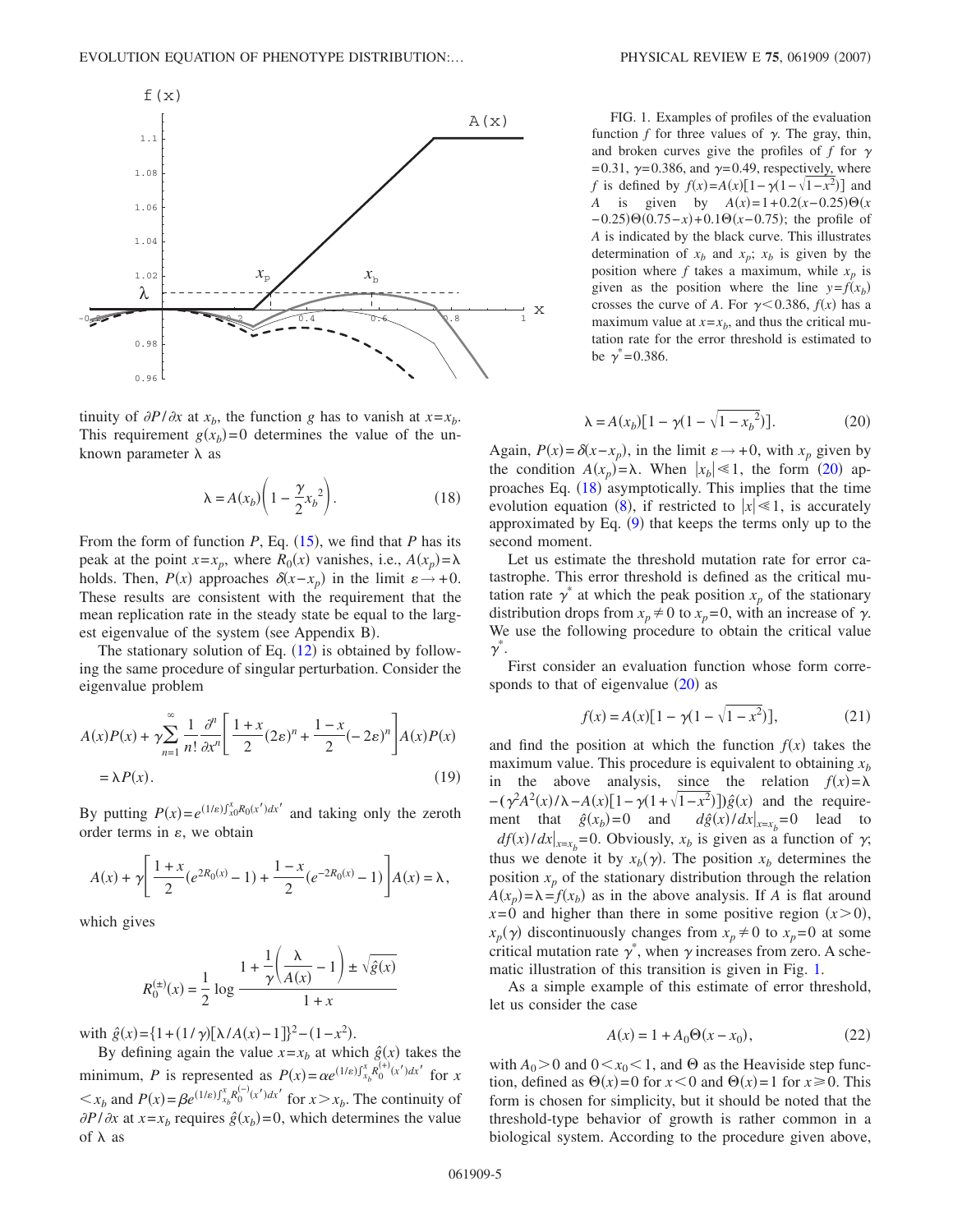the critical mutation rate is straightforwardly obtained as  $\gamma^* = A_0 / (1 + A_0) (1 - \sqrt{1 - x_0^2})$ ; for  $\gamma < \gamma^*$ ,  $x_p = x_0$  and for  $\gamma$  $> \gamma^*$ ,  $x_p = 0$ .

*Remark*. Statistical mechanics approach to the mutationselection model has been developed recently  $[34,42-47]$  $[34,42-47]$  $[34,42-47]$  $[34,42-47]$  $[34,42-47]$ . An exact transformation from the sequence model (Eigen model)  $[16]$  $[16]$  $[16]$ ) into a class of Ising models  $[43,45]$  $[43,45]$  $[43,45]$  $[43,45]$  has recently been reported. Hence the sequence model is treated analytically with methods developed in statistical physics. Rigorous estimation of the error threshold for various fitness landscapes [[34](#page-9-5)[,46](#page-9-18)] and relaxation times of species distribution have been obtained  $[47]$  $[47]$  $[47]$ . In fact, our estimate (above) agrees with that given by their analysis.

Their method is indeed powerful when a microscopic model is prescribed in correspondence with a spin model. However, even if such a microscopic model is not given, our formulation with a Fokker-Planck type equation will be applicable because it only requires estimation of moments in the fitness landscape. Alternatively, by giving a phenomenological model describing the fitness without microscopic process, it is possible to derive the evolution equation of population distribution. Hence our formulation has a broad range of potential applications.

### **IV. CONSIDERATION OF PHENOTYPIC FLUCTUATION**

In this section, we include the fluctuation in the mapping from genetic sequence to the phenotype into our formula, and examine how it influences the error catastrophe. We first explain the term "phenotypic fluctuation" briefly, and show that in its presence our formulation  $(8)$  $(8)$  $(8)$  remains valid by redefining the function  $A(x)$ . By applying the formulation, we study how the introduction of the phenotypic fluctuation changes the critical mutation rate  $\gamma^*$  for the error catastrophe.

In general, even for individuals with identical gene sequences in a fixed environment, the phenotypic values are distributed. Some examples are the activities of proteins synthesized from the identical DNA  $[48]$  $[48]$  $[48]$ , the thermal fluctuation of the shapes of RNA molecules with a given identical sequence  $[49]$  $[49]$  $[49]$ , and the numbers of specific proteins for isogenic bacteria. Indeed, the phenotypic fluctuation of isogenetic biological elements is rather large  $[19–22,25]$  $[19–22,25]$  $[19–22,25]$  $[19–22,25]$  $[19–22,25]$ . It is also suggested theoretically that the isogenetic fluctuation is larger than the fluctuation induced by genetic mutation [ $26,27$  $26,27$ ]. Next, the phenotype *x* from each individual with the sequence *s* is distributed, which is denoted by  $P_{\text{phe}}(s, x)$ .

We assume that the form of distribution  $P_{\text{ph}}$  is characterized only in terms of its mean value, i.e., the distributions  $P_{\text{ph}}$ 's having the same mean value *X* take the same form; it is not unnatural to assume that those with the same mean phenotype value have a similar fluctuation value  $\lceil 56 \rceil$  $\lceil 56 \rceil$  $\lceil 56 \rceil$ . By representing the mean value of the phenotype *x* by  $\bar{x}(s)$ , the distribution  $P_{\text{phe}}$  is written as  $P_{\text{phe}}(s, x) = \hat{P}_{\text{phe}}(\bar{x}(s), x)$ , where  $\hat{P}_{\text{phe}}$  is a function of  $\bar{x}$  and *x*, which is normalized with respect to *x*, i.e., satisfying  $\int \hat{P}_{\text{ph} \infty}(\bar{x}, x) dx = 1$ .

In our formulation, the replication rate *A* of the sequence with the phenotypic value  $x$  is given by a function of pheno-

<span id="page-5-0"></span>typic value *x*, denoted by  $A(x)$ . The mean replication rate  $\hat{A}$ of the species *s* is calculated by

$$
\hat{A}(\bar{x}(s)) = \int \hat{P}_{\text{phe}}(\bar{x}(s), x) A(x) dx.
$$
 (23)

As in the case of Eq.  $(1)$  $(1)$  $(1)$ , we assume that the transition probability from  $s$  to  $s'$  during the replication is represented only by its mean values  $\bar{x}(s)$  and  $\bar{x}(s')$ , i.e., the transition probability function is written as  $W(\bar{x}(s) \rightarrow \bar{x}(s'))$ . With this setup, the population dynamics of the whole sequences is represented in terms of the distribution of the mean value  $\bar{x}$ only, so that we can use our formulation  $(8)$  $(8)$  $(8)$  even when the phenotypic fluctuation is taken into account; we need only replace the replication rate  $A$  in Eq.  $(8)$  $(8)$  $(8)$  by the mean replication rate  $\hat{A}$  obtained from Eq. ([23](#page-5-0)).

Now, we can study the influence of phenotypic fluctuation on the error threshold by taking the step fitness function  $A(x)$ of Eq. ([22](#page-4-3)) and including the phenotypic fluctuation as given in Eq.  $(23)$  $(23)$  $(23)$ . We consider a simple case where the form of  $\hat{P}_{\text{phe}}$  is given by a constant function within a given range (we call this the piecewise flat case). Our aim is to illustrate the effect of the phenotypic fluctuation on the error threshold, so we evaluate the critical mutation rate  $\gamma^*$  using the simpler form  $f(x) = A(x)[1 - (\gamma/2)x^2]$  from Eq. ([18](#page-4-1)), while the use of the form  $(21)$  $(21)$  $(21)$  gives the same qualitative result. With this simpler evaluation function, the critical mutation rate  $\gamma^*$  is given by

$$
\gamma_0^* = \frac{2A_0}{(1+A_0)x_0^2},\tag{24}
$$

<span id="page-5-1"></span>in the case without phenotypic fluctuation. Here we examine if this critical value  $\gamma_0^*$  increases under isogenic phenotypic fluctuation.

We make two further technical assumptions in the following analysis: First, we assume that  $A_0$  in the form  $(22)$  $(22)$  $(22)$  is sufficiently small so that the value of critical  $\gamma^*$  is not large, because our formalism is applicable only when  $\gamma$  is small. Second, we extend the range of *x* to  $[-\infty, \infty]$  for simplicity. This does not cause problems because we have set the range of  $x_0$  to  $(0, 1)$ . Hence the stationary distribution has its peak around the range  $0 \le x \le 1$ ; everywhere outside this range, the distribution vanishes.

In general  $\hat{P}_{\text{phe}}$  is distributed around its peak. As a typical case we study the following simple case in which distribution  $\hat{P}_{\text{phe}}$  of the phenotype of the species *s* is given by

<span id="page-5-2"></span>
$$
\hat{P}_{\text{phc}}^{(F)}(\bar{x}(s),x) = \begin{cases}\n0 & \text{for } x < \bar{x} - \ell, \\
\frac{1}{2\ell} & \text{for } \bar{x} - \ell \leq x \leq \bar{x} + \ell, \\
0 & \text{for } \bar{x} + \ell < x,\n\end{cases}\n\tag{25}
$$

where  $\ell$  gives the half-width of the distribution. This is an illustration of a threshold-type dependence often observed in biological systems. [The letter  $(F)$  represents the piecewiseflat distribution case.] Then,  $\hat{A}$  is calculated by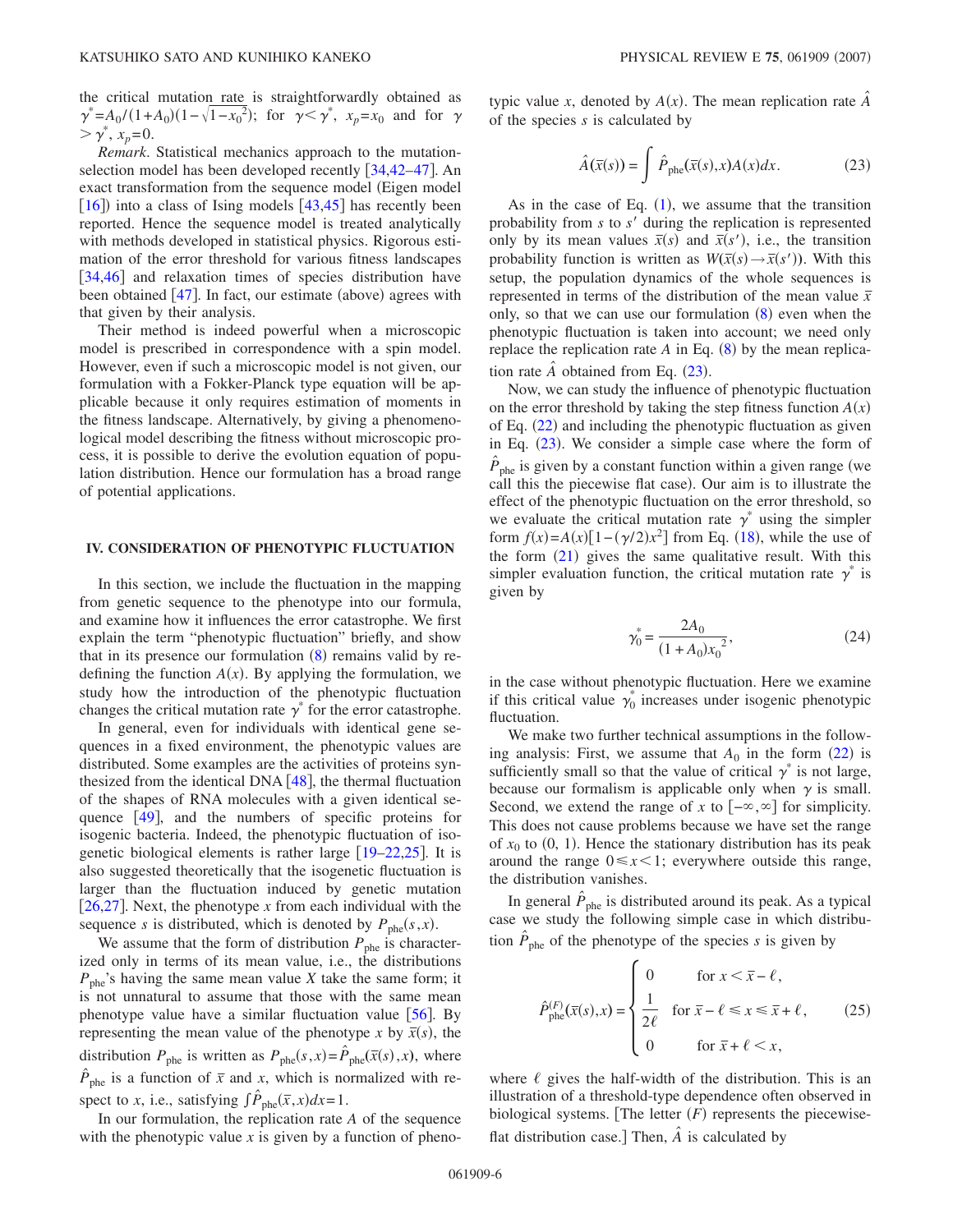<span id="page-6-0"></span>

An example of  $\hat{A}^{(F)}(x)$  is shown in Fig. [2.](#page-6-0) The evaluation function *f* in Sec. III is given by  $f^{(F)}(x) = \hat{A}^{(F)}(x)[1]$  $-(\gamma/2)x^2$ ].

We are interested in whether or not there is a case where  $\gamma^{*(F)}$  is greater than  $\gamma_0^*$  in this situation, so that we will consider only the case where the position  $x_b^{*(F)}$ [ $\equiv x_b^{(F)}(\gamma^{*(F)})$ ] is within the range  $[x_0-\ell, x_0]$ , because from the profile of  $\hat{A}^{(F)}$ we can readily find that  $\gamma^{*(F)}$  is smaller than  $\gamma_0^*$  when  $x_b^{*(F)} > x_0$ . When  $x_0/(2+A_0) \le \ell < x_0$ , the position  $x_b^{*(F)}$  is within the range  $[x_0-\ell, x_0]$ . In that case,  $x_b^{*(F)}$  and  $\gamma^{*(F)}$  are given by  $x_b^{*(F)}$  ≈ 2(*x*<sub>0</sub>− $\ell$ ) and  $\gamma^{*(F)}$  ≈ *A*<sub>0</sub>/4 $\ell$ (*x*<sub>0</sub>− $\ell$ ) to the first order of  $A_0$ , respectively. Comparing this  $\gamma^{*(F)}$  with  $\gamma_0^*$  in Eq. ([24](#page-5-1)), we conclude that  $\chi^*(F) < \gamma_0^*$  for  $0 < \ell < [(2+\sqrt{2})/4]x_0$ , and  $\gamma^{*(F)}$  $> \gamma_0^*$  for  $[(2+\sqrt{2})/4]x_0 < \ell < x_0$ . Hence, when the half width  $\ell$  of the distribution  $P_{\text{phe}}$  is within the range ([(2)  $+\sqrt{2}/4$   $[x_0, x_0)$ , the critical mutation rate for the error catastrophe threshold is increased. In other words, the isogenic phenotypic fluctuation increases the robustness of the high fitness state against mutation.

We also studied the case in which  $\hat{P}_{\text{phe}}(\bar{x},x)$  decreases linearly around its peak, i.e., with a triangular form. In this case, the phenotypic fluctuation decreases the critical mutation rate as long as  $A_0$  is small, while it can increase for sufficiently large values of  $A_0$ , for a certain range of the values of width of phenotypic fluctuation. On the other hand, for a distribution  $P_{\text{phc}}(\bar{x}, x) = [(n+1)/2\ell^{n+1}] |\ell - |x - \bar{x}|^n \Theta(x)$  $-(\bar{x}-\ell)$ ) $\Theta((\bar{x}+\ell)-x)$  with a positive number *n*, the increase of critical mutation rate is possible if  $0 \le n \le 1$  [[57](#page-9-24)]. We have also studied the case with Gaussian distribution, in which case the increase of the critical mutation rate is not observed.

FIG. 2. Example of profiles of the mean fitness functions without phenotypic fluctuation case (solid curve), with a constant phenotypic fluctuation over a given range given by Eq.  $(25)$  $(25)$  $(25)$ (broken curve), where we set  $A(x)=1+0.1\Theta(x)$  $-0.5$ ) and  $\ell = 0.25$ .

#### **V. DISCUSSION**

In the present paper, we have presented a general formulation to describe the evolution of phenotype distribution. A partial differential equation describing the temporal evolution of phenotype distribution is presented with a selfconsistently determined growth term. Once a microscopic model is provided, each term in this evolution equation is explicitly determined so that one can derive the evolution of phenotype distribution straightforwardly. This Eq.  $(8)$  $(8)$  $(8)$  is obtained as a result of Kramers-Moyal expansion, which includes infinite order of derivatives. However, this expansion is often summed to a single term in the large number limit of base sequences, with the aid of singular perturbation.

If the value of a phenotype variable  $|x|$  is much smaller than unity (which is the maximal possible value giving rise to the fittest state), the terms higher than the second order can be neglected, so that a Fokker-Planck type equation with a self-consistent growth term is derived. The validity of this truncation is confirmed by putting  $x' = (2n-N)/\sqrt{N}$  and verifying that the third or higher order moment is negligible compared with the second-order moment. Thus the equation up to its second order, Eq.  $(9)$  $(9)$  $(9)$ , is relevant to analyzing the initial stage of evolution starting from a low-fitness value.

As a starting point for our formalism, we adopted Eq.  $(2)$  $(2)$  $(2)$ , which is called the "coupled" mutation-selection equation [[50](#page-9-25)]. Although it is a natural and general choice for studying the evolution, a simpler and approximate form may be used if the mutation rate and the selection pressure are sufficiently small. This form given by  $\partial \hat{P}(s,t)/\partial t = -\overline{A}(t)\hat{P}(s,t)$  $+\sum_{s'} Q(s' \rightarrow s) \hat{P}(s',t)$ , is called the "parallel" mutationselection equation  $[51,52]$  $[51,52]$  $[51,52]$  $[51,52]$ . It approaches the coupled mutation-selection equation  $(2)$  $(2)$  $(2)$ , in the limits of small mutation rate and selection pressure, as shown in  $\lceil 50 \rceil$  $\lceil 50 \rceil$  $\lceil 50 \rceil$ . If we start from this approximate, parallel mutation-selection equation, and follow the procedure presented in this paper, we obtain  $\frac{\partial P(x,t)}{\partial t} = [A(x) - \overline{A}(t)]P(x,t) + \gamma(\partial/\partial x)\left[-m_1^{(1)}(x)\right]$  $+\frac{1}{2}(\partial/\partial x)m_2^{(1)}(x)\right]P(x,t).$ 

In general, this equation is more tractable than Eq.  $(9)$  $(9)$  $(9)$ , as the techniques developed in Fokker-Planck equations are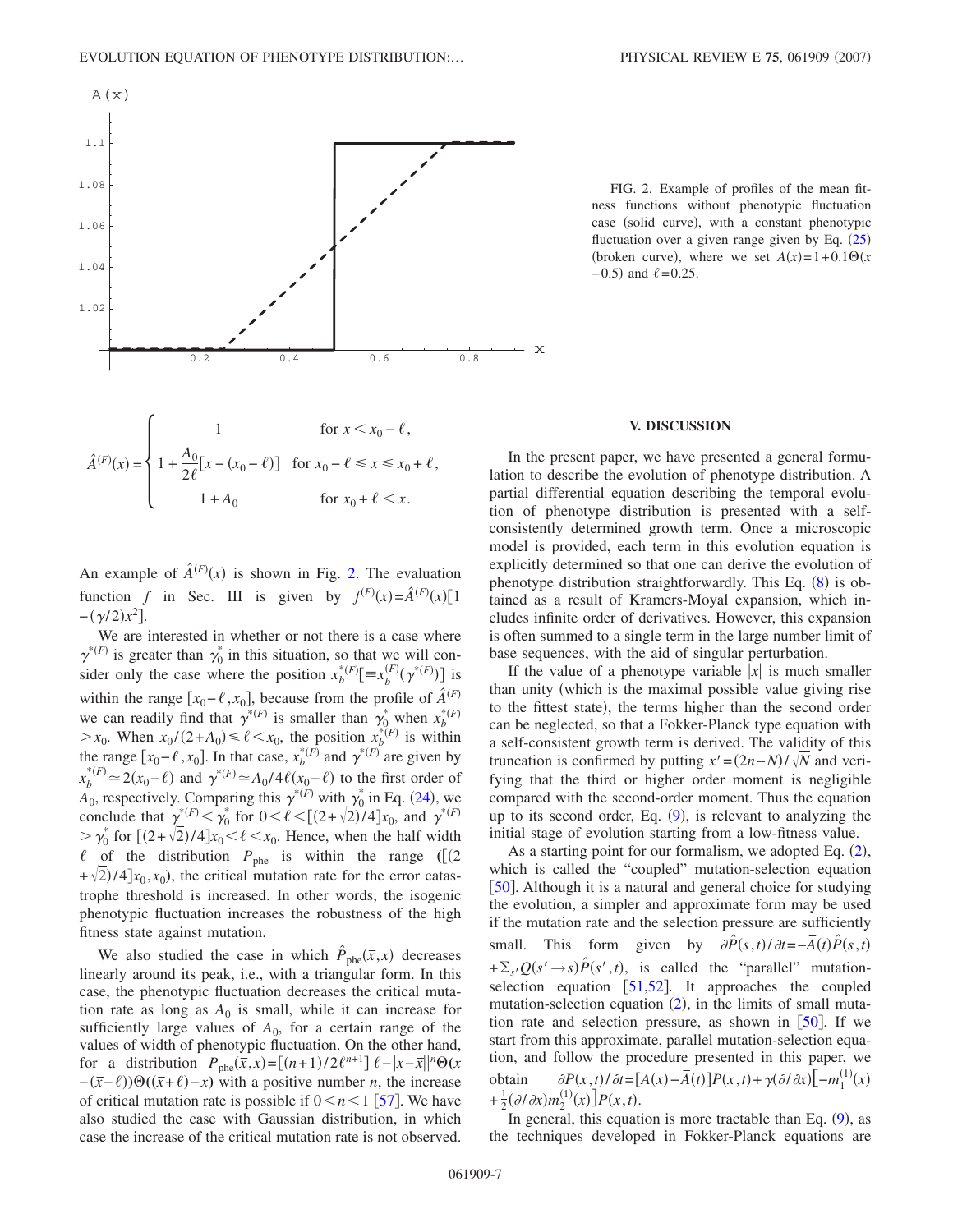straightforwardly applied as discussed in  $[40]$  $[40]$  $[40]$ , and it is also useful in describing evolution. Setting  $A(x) = x^2$  and replacing  $m_1^{(1)}$  and  $m_2^{(1)}$  with some constants, the equation is reduced to that introduced by Kimura [[8](#page-8-4)]; while setting  $A(x)=x$ ,  $m_1^{(1)}(x) \propto x$ , and replacing  $m_2^{(1)}$  with some constant derive the equation by Levine  $[9]$  $[9]$  $[9]$ . Because our formalism is general, these earlier studies are derived by approximating our evolution equation suitably.

Besides the generality, another merit of our formulation lies in its use of the phenotype as a variable describing the distribution, rather than the fitness (as adopted by Kimura). Whereas the phenotype is an inherent variable directly mapped from the genetic sequence, the fitness is a function of the phenotype and environment, and may be more strongly influenced than the phenotype, by environmental conditions. The evaluation of the transition matrix by muta-tion in Eq. ([8](#page-2-5)) would be more complicated if we used the fitness as a variable, due to crucial dependence of fitness values on the environmental conditions. In the formalism by phenotype distribution, environmental change is feasible by changing the growth term  $A(x)$  accordingly. Our formalism does include the fitness-based equation as a special case, by setting  $A(x)=x$ .

Another merit in our formulation is that it easily takes isogenic phenotypic fluctuation into account without changing the form of the equation, but only by modifying  $A(x)$ . By applying this equation, we obtained the influence of isogenic phenotype fluctuations on error catastrophe. The critical mutation rate for the error catastrophe increases because of the fluctuation, in a certain case. This implies that the fluctuation can enhance the robustness of a high-fitness state against mutation.

In fact, the relevance of isogenic phenotypic fluctuations on evolution has been recently proposed  $\left[25-27\right]$  $\left[25-27\right]$  $\left[25-27\right]$ , and change in phenotypic fluctuation through evolution has been experimentally verified  $\left[7,25\right]$  $\left[7,25\right]$  $\left[7,25\right]$  $\left[7,25\right]$ . In general, phenotypic fluctuations and a mutation-selection process for artificial evolution have been extensively studied recently. The present formulation will be useful in analyzing such experimental data, as well as in elucidating the relevance of phenotypic fluctuations to evolution.

#### **ACKNOWLEDGMENTS**

The authors would like to thank P. Marcq, S. Sasa, and T. Yomo for useful discussion.

# **APPENDIX A: ESTIMATION OF THE TRANSITION PROBABILITY IN THE NK MODEL**

In the NK model  $\left[17,53\right]$  $\left[17,53\right]$  $\left[17,53\right]$  $\left[17,53\right]$ , the fitness f of a sequence *s* is given by

$$
f(s) = \frac{1}{N} \sum_{i=1}^{N} \omega_i(s),
$$

where  $\omega_i$  is the contribution of the *i*th site to the fitness, which is a function of  $s_i$  and the state values of other  $K$  sites. The function  $\omega_i$  takes a value chosen uniformly from [0, 1] at random. We assume that the phenotype *x* of the sequence *s* is given by  $x = f(s)$ .

When  $N \ge 1$ ,  $K \ge 1$ , and  $K/N \le 1$ , the phenotype distribution of mutants of a given sequence  $s$  (whose phenotype is  $x$ ) is characterized only by the phenotype  $x$  (without the need to specify the sequence  $s$ ). For showing this, we first examine the one-point mutant case.

We consider the "number of changed sites" of sites at which  $\omega$ 's are changed due to a single-point mutation. By assuming that the average number of changed sites is *K*, the distribution of the number of changed sites *n*, denoted by  $P_{\text{site}}(n)$ , is approximately given by

$$
P_{\text{site}}(n) \simeq e^{-(n-K)^2/2K},\tag{A1}
$$

<span id="page-7-0"></span>with the help of the limiting form of binomial distribution. Here, we have omitted the normalization constant.

Next, we study the distribution of the difference between the phenotype  $x$  of the original sequence and the phenotype  $x'$  of its one-point mutant, given the number  $n$  of changed sites of the single-point mutant. We denote the distribution as  $P_{\text{diff}}(n;X)$ , where  $X=x'-x$ . Here the average of *x'* is *x(N) −n*)/*N*, since (*N*−*n*) sites are unchanged. Thus, according to the central limit theorem, the distribution is estimated as

<span id="page-7-1"></span>
$$
P_{\text{diff}}(n;X) \simeq \exp\left(-\frac{\left(X + \frac{n}{N}x\right)^2}{2n\frac{\sigma^2}{N^2}}\right),\tag{A2}
$$

where  $\sigma^2$  is the variance of the distribution of the value of  $\omega$ . This variance is estimated from the probability distribution  $P_{(s,\{\omega_i\})}(\omega)$  that the sequence  $\omega$  is generated. Although the explicit form of  $P_{(s,\{\omega_i\})}$  is hard to obtain unless  $\{\omega_i\}$  and *s* are given, it is estimated by means of the "most probable distribution," obtained as follows: Find the distribution that maximizes the evaluation function  $S$  (called "entropy") defined by  $S = -\int_{0}^{1} P(\omega) \log P(\omega) d\omega$  under the conditions  $\int_{0}^{1} P(\omega) d\omega = 1$ and  $\int_0^1 \omega P(\omega) d\omega = x$ . Accordingly the variance  $\sigma^2$  may depend on *x*.

Combining these distributions  $(A1)$  $(A1)$  $(A1)$  and  $(A2)$  $(A2)$  $(A2)$  gives the distribution of *X* without constraint on the number of changed sites:

$$
P(X) = \sum_{n=1}^{N} P_{\text{site}}(n) P_{\text{diff}}(n; X) \approx \exp\left[-\frac{\left(X + \frac{K}{N}x\right)^2}{2K\frac{(\sigma^2 + x^2)}{N^2}}\right].
$$

This result indicates that the phenotype distribution of single-point mutants from the original sequence *s* having the phenotype *x* is characterized by its phenotype *x* only; *s* is not necessary. Similarly, one can show that phenotype distribution of *n*-point mutants is also characterized only by *x*. Hence the transition probability in the NK model is described only in terms of the phenotypes of the sequences, when  $N \ge 1$ ,  $K \ge 1$ , and  $K/N \le 1$ .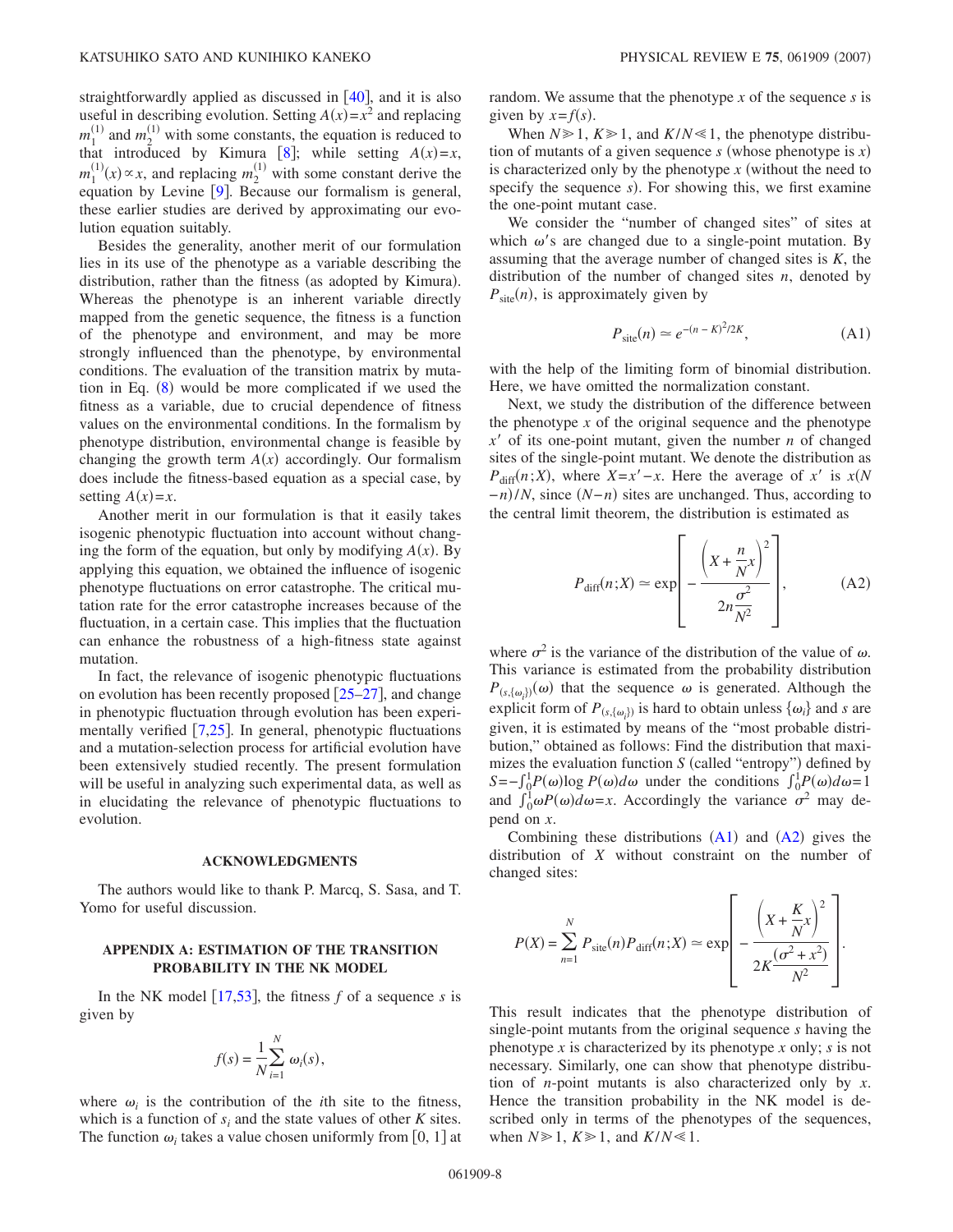# **APPENDIX B: MATHEMATICAL STRUCTURE OF THE EQUATION OF FORM [\(9\)](#page-2-6)**

We first rewrite Eq.  $(9)$  $(9)$  $(9)$  as

$$
\frac{\partial P(x,t)}{\partial t} = -\overline{A}(t)P(x,t) + L(x)P(x,t),
$$
 (B1)

where *L* is a linear operator, defined by  $L(x)=A(x)$ +( $\partial/\partial x$ )  $f(x)$  +  $(\partial^2/\partial x^2)g(x)$  with  $f(x) = -\gamma m_1^{(1)}(x)A(x)$  and  $g(x) = (\gamma/2)m_2^{(1)}(x)A(x).$ 

The linear operator *L* of the above form is transformed to an Hermite operator using variable transformations  $[54]$  $[54]$  $[54]$  (see below), so that  $L$  is represented by a complete set of eigenfunctions and corresponding eigenvalues, which are denoted by  $\{\phi_i(x)\}\$  and  $\{\lambda_i\}(i=0,1,2,\ldots)$ , respectively. Eigenvalues are real and not degenerated, so that they are arranged as  $\lambda_0 > \lambda_1 > \lambda_2 > \ldots$ 

According to  $[40]$  $[40]$  $[40]$ ,  $P(x, t)$  is expanded as

$$
P(x,t) = \sum_{i=0}^{\infty} a_i(t) \phi_i(x),
$$
 (B2)

<span id="page-8-16"></span>where *ai* satisfies

$$
\frac{da_i(t)}{dt} = a_i(t) \left( \lambda_i - \sum_{j=0}^{\infty} a_j(t) \lambda_j \right).
$$
 (B3)

The prime over the sum symbol indicates that the summation is taken except for those of noncontributing eigenfunctions as defined in  $|40|$  $|40|$  $|40|$ .

Stationary solutions of Eq. ([B3](#page-8-16)) are given by  $\{a_k = 1 \text{ and } a_k = 2\}$  $a_i = 0$  for  $i \neq k$ . Among these stationary solutions, only the solution  $\{a_0 = 1 \text{ and } a_i = 0 \text{ for } i \neq 0\}$  is stable. Hence the eigenfunction for the largest eigenvalue (the largest replication rate) gives the stationary distribution function. Now it is important to obtain eigenfunctions and eigenvalues of *L*, in particular the largest eigenvalue  $\lambda_0$  and its corresponding eigenfunction  $\phi_0$ . Hence we focus our attention on the eigenvalue problem

$$
\[A(x) + \frac{\partial}{\partial x}f(x) + \frac{\partial^2}{\partial x^2}g(x)\]P(x) = \lambda P(x),\tag{B4}
$$

<span id="page-8-17"></span>where  $\lambda$  is a constant and *P* is a function of *x*.

We can transform eigenvalue problem  $(B4)$  $(B4)$  $(B4)$  to a Schrödinger equation-type eigenvalue problem as follows: First we introduce a new variable *y* related to *x* as  $y(x)$  $=\int_{x_0}^{x} \sqrt{h/g(x')dx'}$ , where  $x_0$  and *h* are constants. Next, we consider a new function  $\Psi(y)$  related to  $P(x)$  as

$$
\Psi(y) = \sqrt{\frac{g(x)}{h}} e^{\int_{y_0}^y [\hat{f}(y')/2h]dy'} P(x) \Bigg|_{x=x(y)},
$$

where  $y_0$  is some constant,  $x(y)$  the inverse function of  $y(x)$ , and  $\hat{f}$  a function of *y* defined by

$$
\hat{f}(y) = \sqrt{\frac{h}{g(x)}} \left( f(x) + \frac{1}{2} \frac{dg(x)}{dx} \right) \Big|_{x=x(y)}
$$

Using these new quantities  $y$  and  $\Psi$  and rewriting eigenvalue problem  $(B4)$  $(B4)$  $(B4)$  suitably, we get

$$
\[V(y) + h \frac{\partial^2}{\partial y^2} \] \Psi(y) = \lambda \Psi(y), \tag{B5}
$$

.

where  $V(y) = \hat{A}(y) + [\hat{df}(y)/dy]/2 - \hat{f}^2(y)/4h$  with  $\hat{A}(y)$  $=A(x(y)).$ 

- <span id="page-8-0"></span>[1] S. F. Elena and R. E. Lenski, Nat. Rev. Genet. 4, 457 (2003).
- [2] R. E. Lenski, M. R. Rose, S. C. Simpson, and S. C. Tadler, Am. Nat. **183**, 1315 (1991).
- <span id="page-8-1"></span>3 M. Hegreness, N. Shoresh, D. Hartl, and R. Kishony, Science 311, 1615 (2006).
- <span id="page-8-2"></span>[4] A. E. Mayo, Y. Setty, S. Shavit, A. Zaslaver, and U. Alon, PLoS Biol. 4, 556 (2006).
- [5] E. Dekel and U. Alon, Nature (London) 436, 588 (2005).
- [6] A. Kashiwagi, W. Noumachi, M. Katsuno, M. T. Alam, I. Urabe, and T. Yomo, J. Mol. Evol. 52, 502 (2001).
- <span id="page-8-3"></span>7 Y. Ito, T. Kawama, I. Urabe, and T. Yomo, J. Mol. Evol. **58**, 196 (2004).
- <span id="page-8-4"></span>[8] M. Kimura, Proc. Natl. Acad. Sci. U.S.A. 54, 731 (1965).
- <span id="page-8-5"></span>9 L. S. Tsimring, H. Levine, and D. A. Kessler, Phys. Rev. Lett. 76, 4440 (1996).
- [10] U. Gerland and T. Hwa, J. Mol. Evol. 55, 386 (2002).
- <span id="page-8-6"></span>11 M. Lassig, F. Tria, and L. Peliti, Europhys. Lett. **62**, 446  $(2003).$
- <span id="page-8-7"></span>[12] C. Taylor, D. Fudenberg, A. Sasaki, and M. A. Nowak, Bull. Math. Biol. 66, 1621 (2004).
- [13] T. Antal and I. Scheuring, Bull. Math. Biol. 68, 1923 (2006).
- [14] A. Traulsen, J. C. Claussen, and C. Hauert, Phys. Rev. Lett.

95, 238701 (2005).

- <span id="page-8-8"></span>15 T. Reichenbach, M. Mobilia, and E. Frey, Phys. Rev. E **74**, 051907 (2006).
- <span id="page-8-9"></span>16 M. Eigen, J. McCaskill, and P. Schuster, J. Phys. Chem. **92**, 6881 (1988).
- <span id="page-8-10"></span>[17] S. Kauffman, *The Origins of Order* (Oxford University Press, New York, 1993).
- <span id="page-8-11"></span>[18] J. Spudich and D. Koshland, Nature (London) 262, 467  $(1976).$
- <span id="page-8-15"></span>19 M. B. Elowitz, A. J. Levine, E. D. Siggia, and P. S. Swain, Science 297, 1183 (2002).
- [20] M. Kaern, T. C. Elston, W. J. Blake, and J. J. Collins, Nat. Rev. Genet. 6, 451 (2005).
- [21] J. Hasty, J. Pradines, M. Dolnik, and J. J. Collins, Proc. Natl. Acad. Sci. U.S.A. 97, 2075 (2000).
- <span id="page-8-14"></span>[22] C. Furusawa, T. Suzuki, A. Kashiwagi, T. Yomo, and K. Kaneko, Biophysics 1, 25 (2005).
- [23] M. Ueda, Y. Sako, T. Tanaka, P. Devreotes, and T. Yanagida, Science 294, 864 (2001).
- <span id="page-8-12"></span>[24] A. Bar-Even, J. Paulsson, N. Maheshri, M. Carmi, E. O'Shea, Y. Pilpel, and N. Barkai, Nat. Genet. 38, 636 (2006).
- <span id="page-8-13"></span>[25] K. Sato, Y. Ito, T. Yomo, and K. Kaneko, Proc. Natl. Acad. Sci.